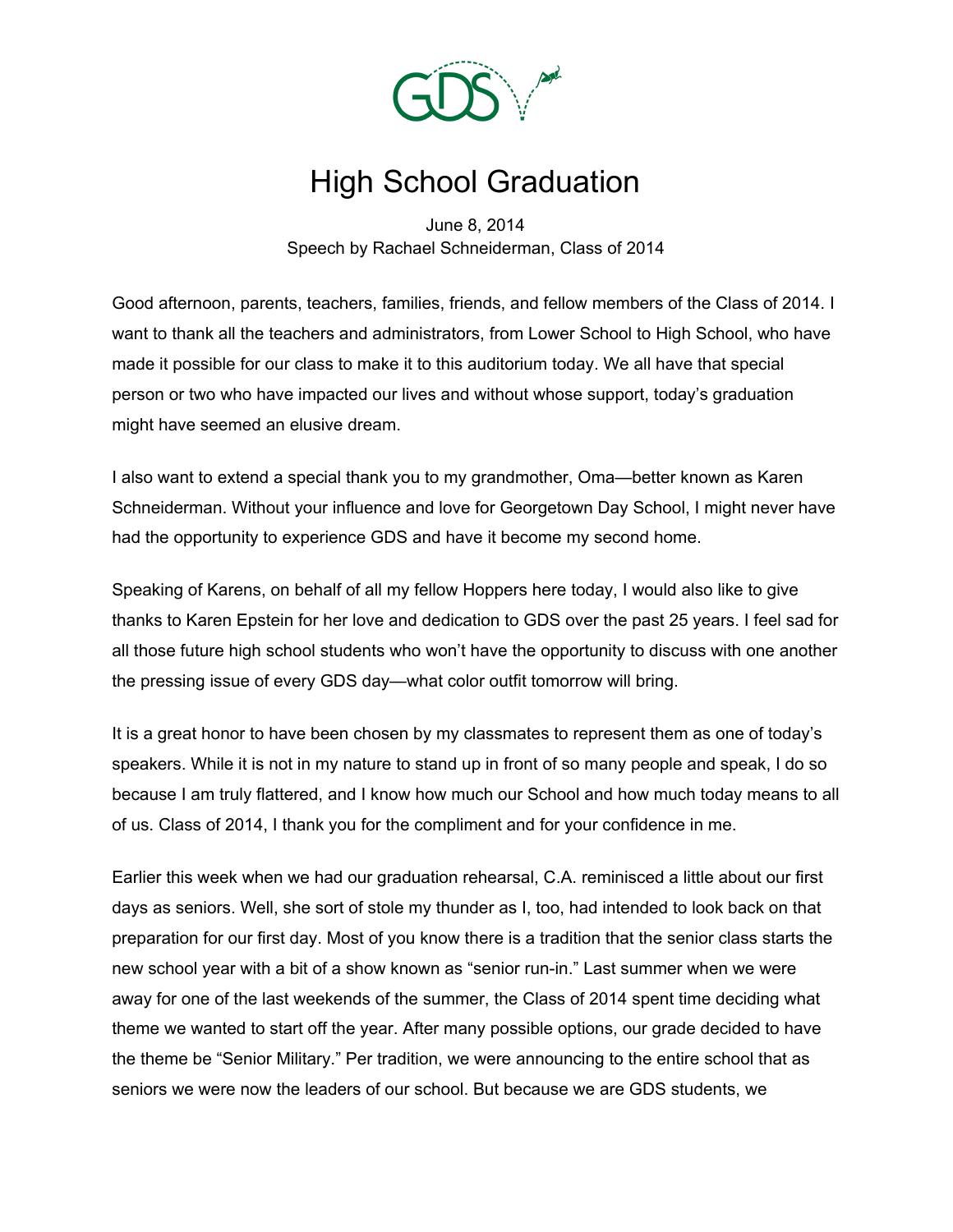questioned what message we would send by shooting water guns while dressed in camouflage. We debated the subtle difference between calling ourselves the "Senior Army" rather than the "Senior Military." After carefully considering whether it would be disrespectful to the men and women in the US military who put themselves in the line of fire and willingly sacrifice their lives to protect our country. So in the end we chose to stick with our military theme but to use the word Army so as not to be disrespectful. We ran in wearing all types of military-inspired clothing. But unlike other schools in upper northwest Washington, DC, who storm into gyms wearing camouflage clothing without thinking, we thoughtfully took time to consider the power of words and actions and how they impact others.

Learning is at the heart of being a member of the GDS community. It happens every day and in many ways. We don't just learn from our textbooks and lectures but also from dialogue between our teachers and ourselves. After assemblies, community events, or guest speakers, our teachers have on numerous occasions put aside their lesson plans to engage in follow-up conversations. I cannot imagine that there are schools where there are better classes with smarter or more experienced educators who help students like us prepare for the next steps in our lives as adults. But what makes a GDS education unique, and for me what is perhaps the most valuable lesson I learned here, is the importance of being sincere and authentic, of being true to ourselves and to those around us.

Since my first year at GDS in Pre-K when we would pass "the talking rose" to give everyone involved during an argument a turn to speak to the anxious days leading up to tests and exams in high school when our teachers would spend countless hours outside of class helping us study, we have been learning by experience how to be genuine with others and with ourselves and how to be authentic in our hearts and actions.

Many people will argue that being authentic is an innate human trait—and I agree. We all have it within us, and it is up to each of us to decide whether we want to honor ourselves and utilize this trait. GDS cultivates in all of us a sense that we should be honest with our emotions and opinions. But it is up to each of us to choose to be accountable to the world and to live an authentic life.

"Authenticity" can be defined in many ways. But at its core, being authentic allows us to connect deeply with others. It requires us to be transparent and, perhaps more important, to be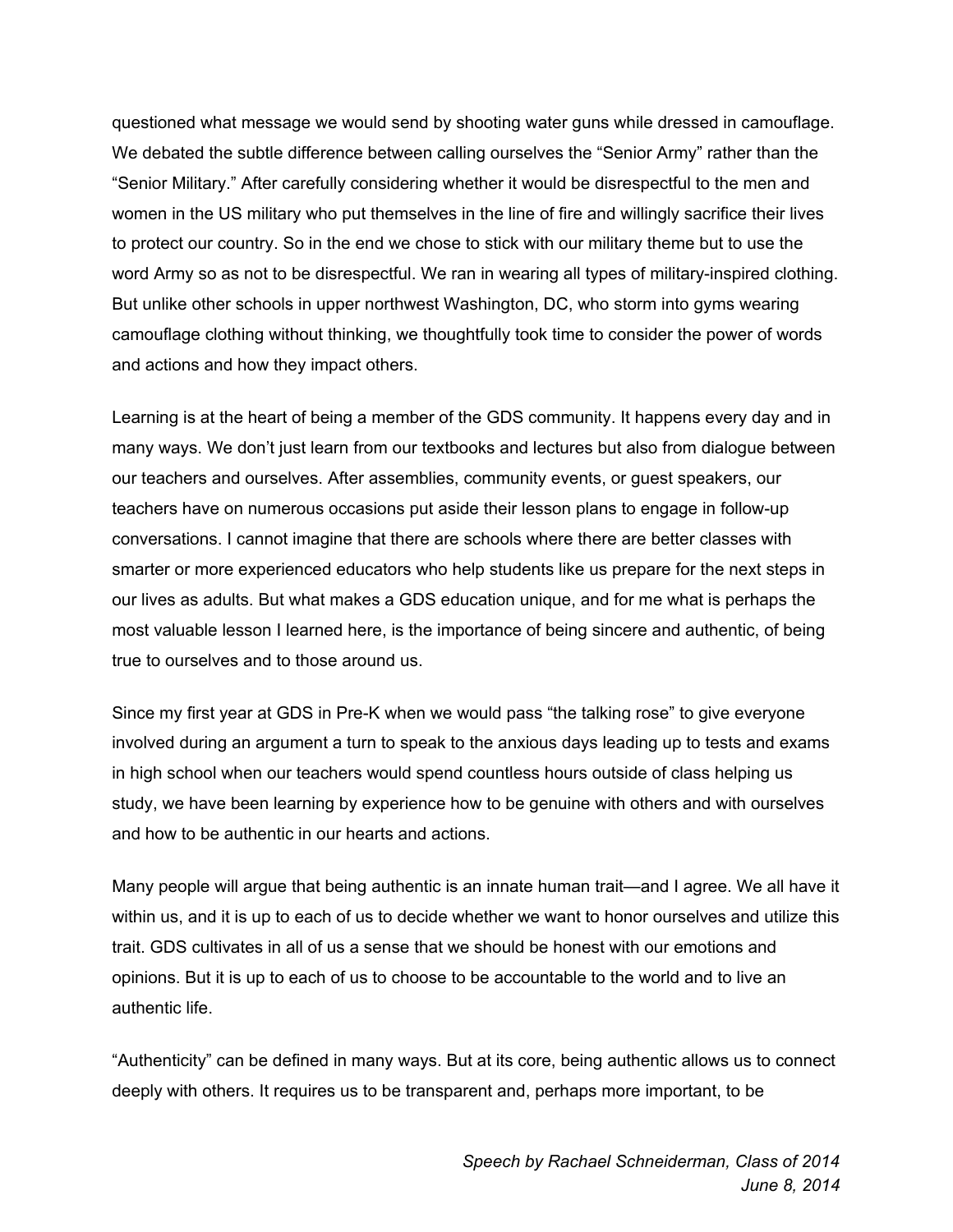vulnerable. But at the same time, it is also liberating. Our teachers have been open with our community; they've shared about their personal lives and experiences they've had. By watching them, we've learned about the difficulties that come with being completely honest with one another, but also about the rewards that follow. Being authentic gives us the freedom to make mistakes and to admit them, to be more engaged and honest with others and allow us to embrace our talents and abilities. And, most important, being authentic helps bring us closer to our core values.

We all start our GDS education, no matter what age we are, and whether we even realize it, learning the mission of our school—to value the integrity and worth of each individual through respect, equality, and sincerity. Whether it was in first grade as we marched into the Martin Luther King Assembly with protest signs or in 9th Grade Seminar when we talked about social justice and equity, we have been learning the important legacy of GDS, which is to be true to ourselves and to others.

And you, my fellow members of the Class of 2014, embody these values that GDS has instilled in us. We are an extremely diverse class, both on the surface by appearance as well as in our thoughts and feelings. We've created small, nuclear families. We have embraced our differences and despite them—and sometimes because of them—we have come together, supported one another, and become a bigger extended family. We have employed these values that we have learned throughout our years at GDS. The Class of 2014 has enjoyed success everywhere: We dominated the school in boy's volleyball, powder-puff, and the school-wide Olympics during our junior year. We supported each other as we climbed the ropes course on the boat at Calleva. We created spaces that have become homes to our school families around campus: in Sparta, at the chess tables in the Internet Café, in the library, the locker rooms, and countless other locations. We've even cleaned up after ourselves on occasion: taking initiative on Good Friday to clean the forum allowing our cleaning crew to go home early and spend the holiday with their families. We've struggled over decisions—like the t-shirt discussion at the Senior Trip—but we learned to come together as a class to make decisions that we can all be happy with, from something as simple as our run-in plans to deciding our legacy gift to the school.

It is obvious to me that no matter what our class chooses to do in the world after we graduate, we will all be successful. How can we not? We are smart, we are driven, and we have been